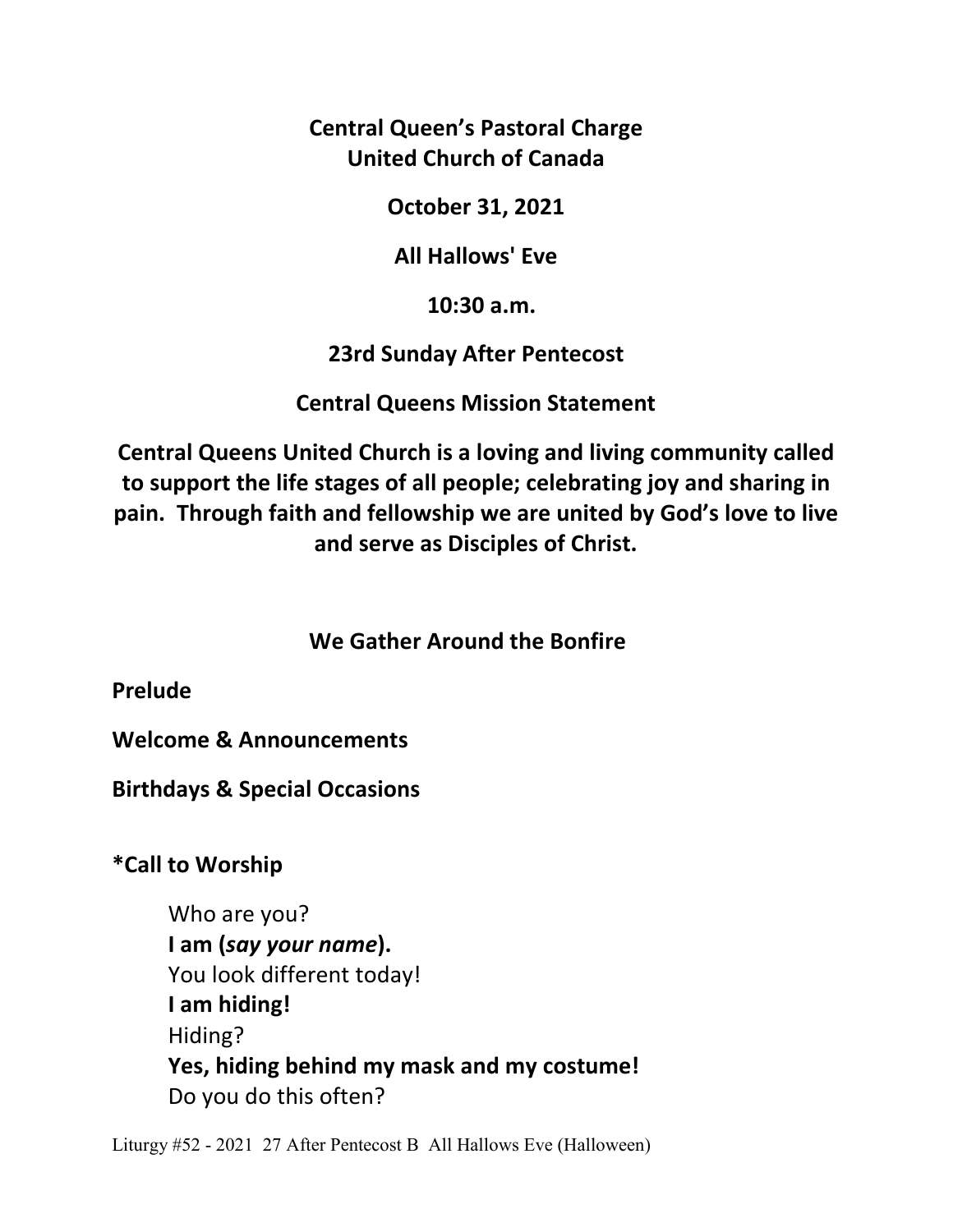## **Every Sunday! Every day!**

You don't need to hide here in church.

## **What shall we do?**

Take off your masks and hang out with God! God says time and time again that you are awesome! "It's cool to hang out with you - but there is no need for masks!"

# **Really!**

Yes, really - let your little light shine. Come, let us worship God!

# **\*Song** "This Little light of Mine**"**

This little light of mine, I'm gonna let it shine. This little light of mine, I'm gonna let it shine. This little light of mine, I'm gonna let it shine. Every day, every day, every day, every way, Gonna let my little light shine.

 Light that shines is the light of love, Hides the darkness from above, Shines on me and it shines on you, Shows you what the power of love can do. Shine my light both bright and clear, Shine my light both far and near, In every dark corner that I find, Let my little light shine.

 This little light of mine, I'm gonna let it shine. This little light of mine, I'm gonna let it shine. This little light of mine, I'm gonna let it shine.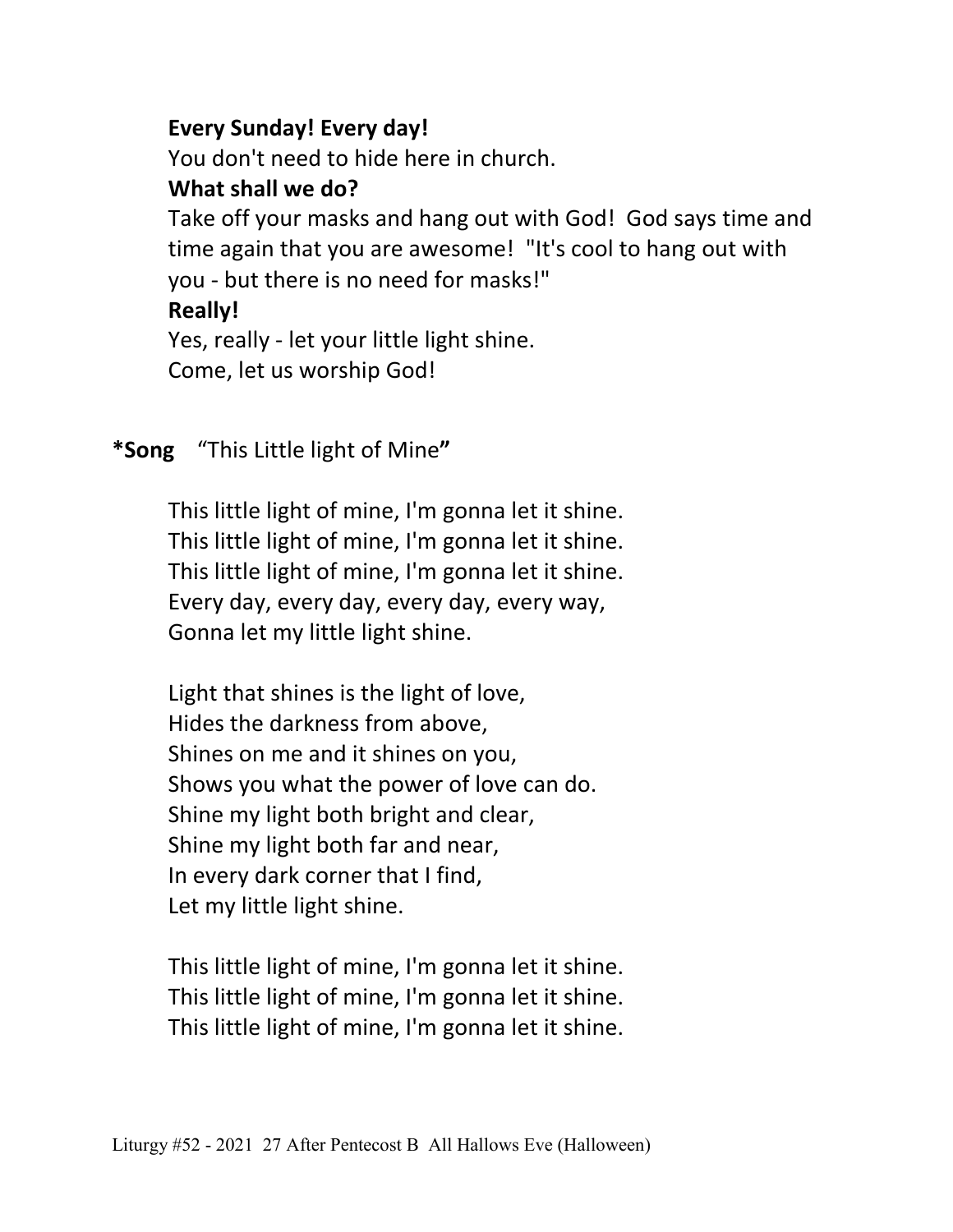Monday gave me the gift of love, Tuesday peace came from above, Wednesday told me to have more faith, Thursday gave me a little more grace, Friday told me to watch and pray, Saturday told me just what to say, Sunday gave me the power divine To let my little light shine.

 This little light of mine, I'm gonna let it shine. This little light of mine, I'm gonna let it shine. This little light of mine, I'm gonna let it shine.

 This little light of mine, I'm gonna let it shine. This little light of mine, I'm gonna let it shine. This little light of mine, I'm gonna let it shine.

Shine, shine, shine, shine, shine.

# \***Prayer of Approach**

 **God of Laughter and Joy,** 

 **we turn to you in the way of our ancient ancestors, grateful for your love that surrounds us at this time of year.** 

 **Keep all the children safe as they embark on their Hallowe'en celebrations.** 

 **Light their way through the dark night and hold them in your care.** 

 **May the real treats in our lives be a love that grows more and more.** 

 **We pray this with all the souls in heaven.**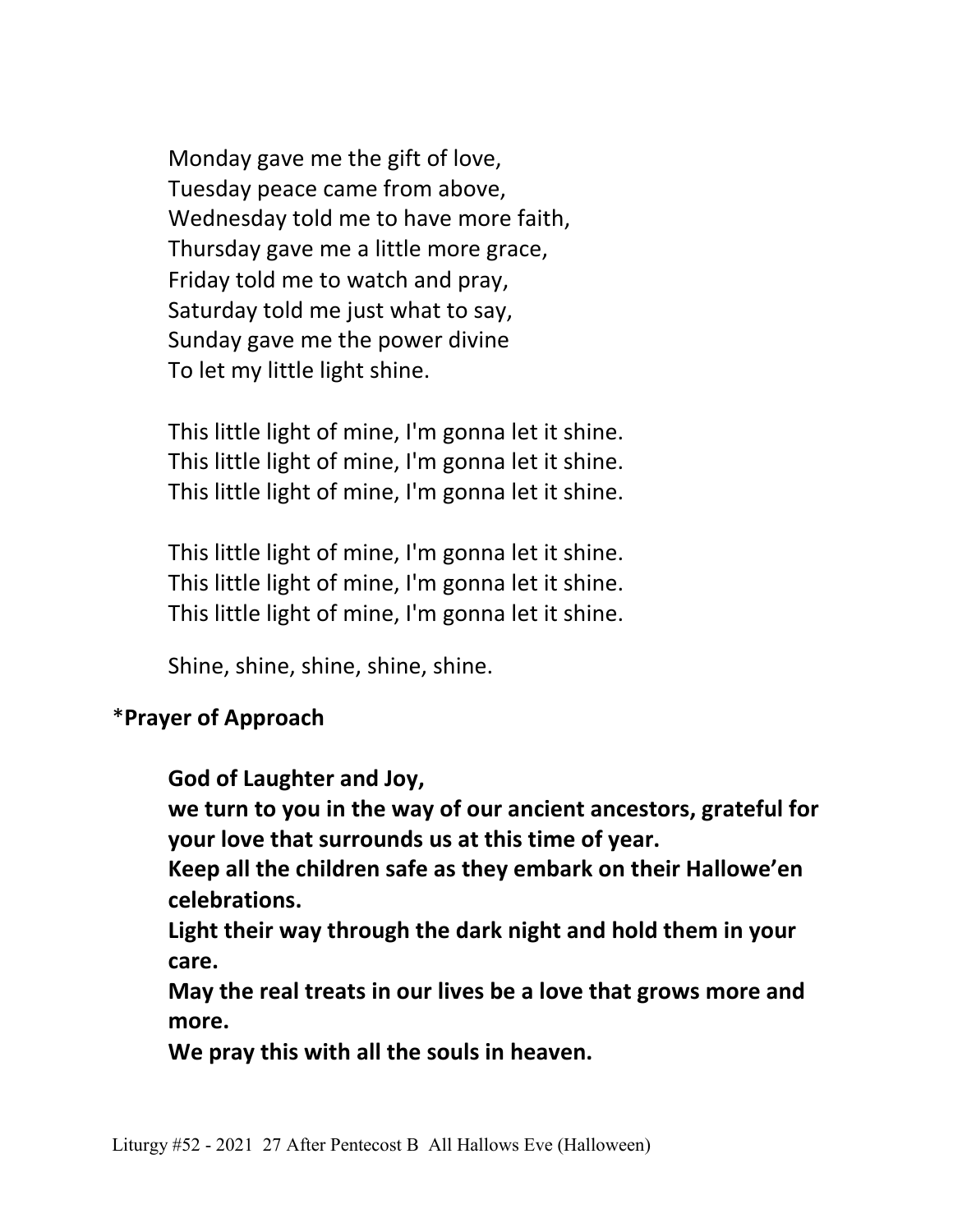With Jesus, we share in the ancient prayer…

#### **Lord's Prayer**

**Our Father, who art in heaven, hallowed be thy name. Thy Kingdom come, thy will be done on earth, as it is in heaven. Give us this day our daily bread; and forgive us our trespasses, as we forgive those who trespass against us; and lead us not into temptation, but deliver us from evil. For thine is the kingdom, the power, and the glory, for ever and ever. Amen.** 

#### **\*Songs**

- 1. "Give Me Oil" **SGP #130**
- 2.
- 3. "It only Takes Spark"

 It only takes a spark, to get a fire going And soon all those around, can warm up in glowing

 That's how it is with God's love Once you've experienced it You spread God's love to everyone; You want to pass it on.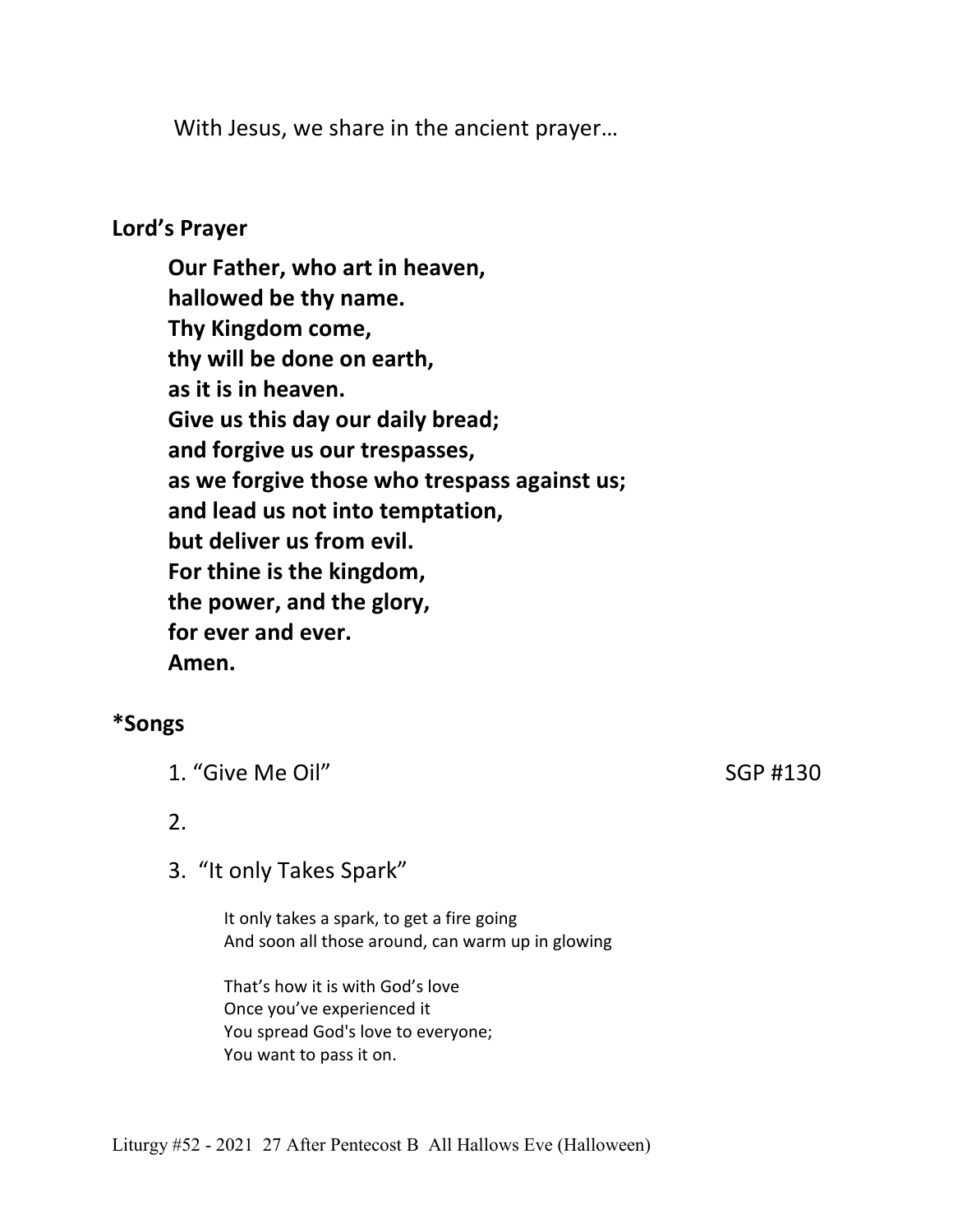What a wondrous time is spring, when all the trees are budding The birds begin to sing, the flowers start their blooming That's how it is with God's love Once you've experienced it You want to sing, it's fresh like spring You want to pass it on

 I wish for you my friend, this happiness that I have found You can depend on God, it matters not where you are bound I'll shout it from the mountain top I want the world to know, the Lord of love has come to me I want to pass it on.

### **Story Sharing:**

# **Slivers of Light Shared Through the sharing of Gifts**

## **Offertory Invitation**

**Offertory** "Behold, Behold, I Make All Things New" MV #115 x3

#### **\*Presentation of Offering**

#### **\*Offertory Prayer**

 **Loving God, help us to give caring hugs, kind words, inviting smiles, welcoming "high fives," warm handshakes as gifts to others. Today, we also give some money so that caring and kindness might be shared with others everywhere. In our giving, may your light shine through us. Amen.** 

## **Sparks from Sacred Readings**

#### **Sacred Word**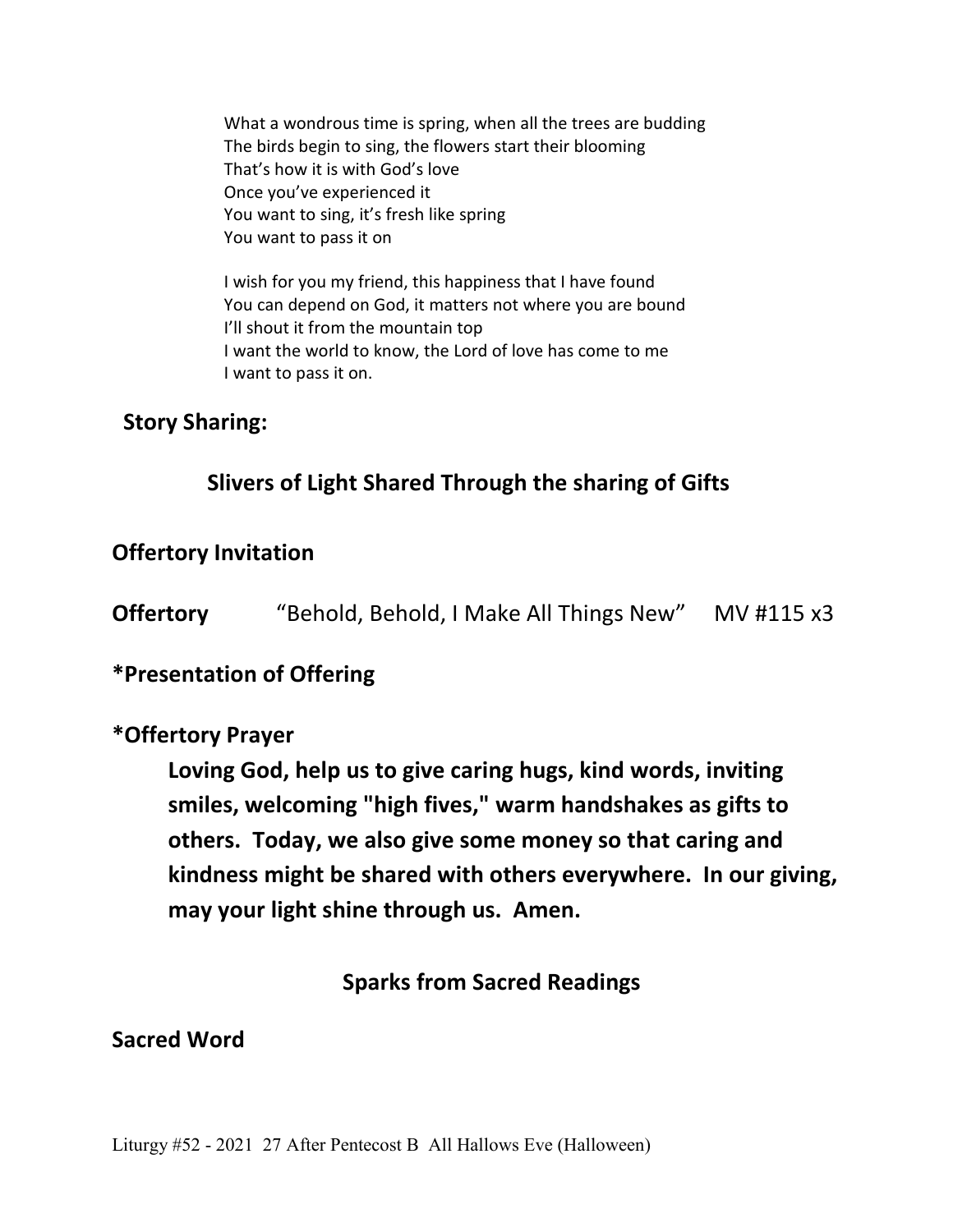### **Genesis 1:1-5**

 In the beginning when God created the heavens and the earth, the earth was a formless void and darkness covered the face of the deep, while a wind from God swept over the face of the waters. Then God said, "Let there be light"; and there was light. And God saw that the light was good; and God separated the light from the darkness. God called the light Day, and the darkness he called Night. And there was evening and there was morning, the first day.

### **Matthew 5:14-16**

You are the light of the world. A city built on a hill cannot be hid. No one after lighting a lamp puts it under the bushel basket, but on the lampstand, and it gives light to all in the house. In the same way, let your light shine before others, so that they may see your good works and give glory to Abba, your God in heaven.

#### **Anthem**

| <b>Story Sharing</b> | by Greg |
|----------------------|---------|
| *Songs               |         |
| 1.                   |         |
| 2.                   |         |
| 3.                   |         |
|                      |         |
| <b>Prayers</b>       |         |

## **Spreading the Light**